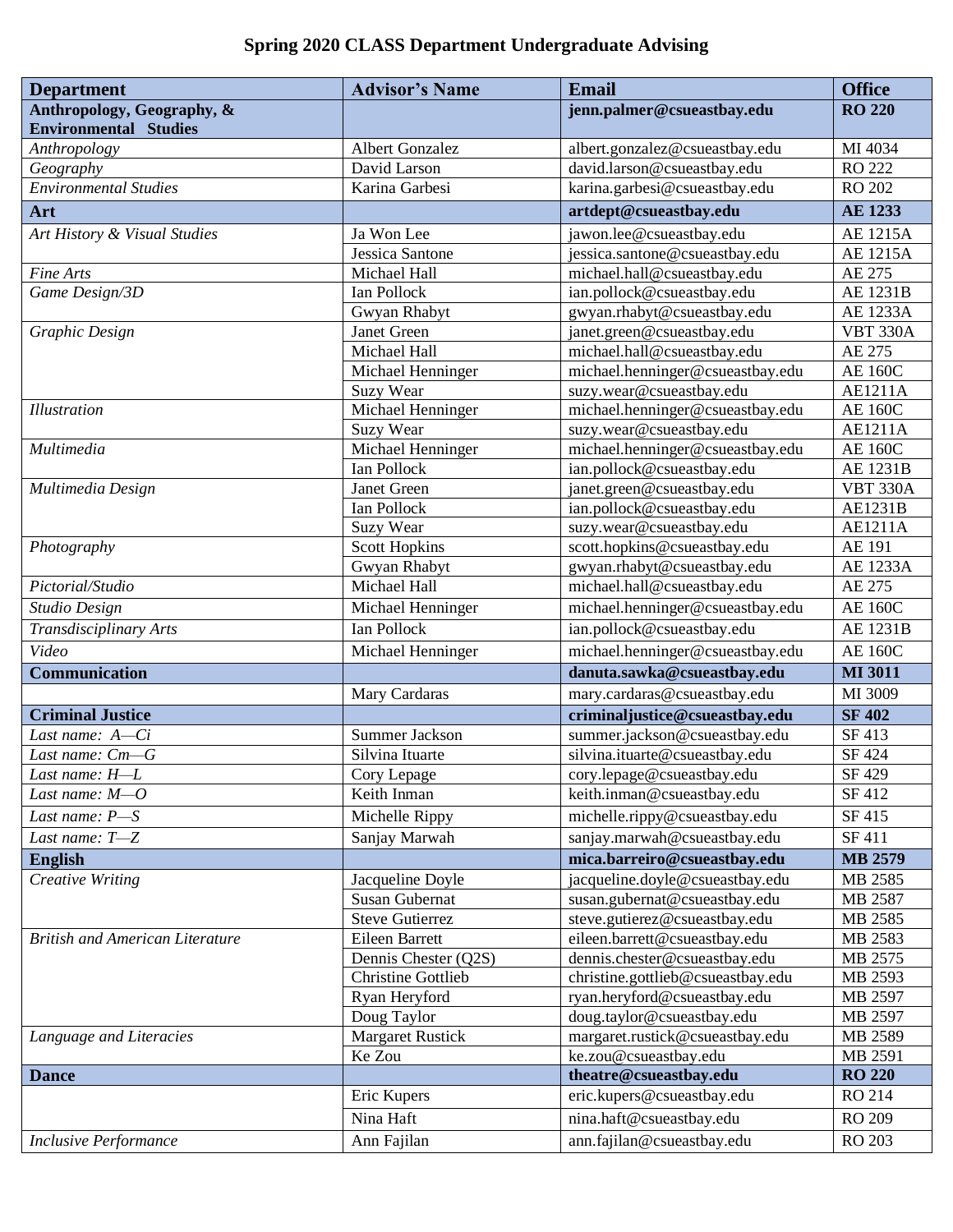## **Spring 2020 CLASS Department Undergraduate Advising**

| <b>Ethnic Studies</b>                         |                       | es@csueastbay.edu                                  | <b>MI 4098</b>           |
|-----------------------------------------------|-----------------------|----------------------------------------------------|--------------------------|
| Last name A-Gam                               | Nicholas L. Baham III | nicholas.baham@csueastbay.edu                      | MI 4101                  |
| Last name Gan-Lar                             | Enrique Salmon        | enrique.salmon@csueastbay.edu                      | MI 4097                  |
| Last name Las-Riu                             | Carlos Salomon        | carlos.solomon@csueastbay.edu                      | MI 4089                  |
| Last name Riv-Z                               | Luz Calvo             | luz.calvo@csueastbay.edu                           | MI 4099                  |
| <b>History</b>                                |                       |                                                    | <b>SF 442</b>            |
|                                               | Anna Alexander        | anna.alexander@csueastbay.edu                      | SF 440                   |
|                                               | <b>Bridget Ford</b>   | bridget.ford@csueastbay.edu                        | SF 446                   |
|                                               | Vahid Fozdar          | vahid.fozdar@csueastbay.edu                        | SF 437                   |
|                                               | Kevin Kaatz           | kevin.kaatz@csueastbay.edu                         | SF 436                   |
|                                               | Elizabeth McGuire     | elizabeth.mcguire@csueastbay.edu                   | SF 435                   |
| <b>Human Development and Women's Studies</b>  |                       | danielle.lowen@csueastbay.edu                      | MI 3069                  |
| Adolescent & Undeclared                       | Keri O'Neal           | keri.oneal@csueastbay.edu                          | MI 3065                  |
| Adult Development & Gerontology               | <b>Steven Borish</b>  | steven.borish@csueastbay.edu                       | MI 3059                  |
|                                               | Patricia Drew         | patricia.drew@csueastbay.edu                       | MI 3087                  |
|                                               | Mariana Guzzardo      | mariana.guzzardo@csueastbay.edu                    | MI 4037                  |
|                                               | Xeno Rasmusson        | xeno.rasmusson@csueastbay.edu                      | MI 3061                  |
| Early Childhood/Childhood Development         | John Bunce            | john.bunce@csueastbay.edu                          | MI 3057                  |
|                                               | Christina Chin-Newman | christina.chin-newman@csueastbay.edu               | MI 4035                  |
|                                               | Lynn Comerford        | lynn.comerford@csueastbay.edu                      | MI 3055                  |
|                                               | Jiansheng Guo         | jsh.guo@csueastbay.edu                             | MI 4033                  |
|                                               | Rachael Stryker       | rachael.stryker@csueastbay.edu                     | MI 3063                  |
| Women's Development                           | Lynn Comerford        | lynn.comerford@csueastbay.edu                      | MI 3055                  |
|                                               | Patricia Drew         | patricia.drew@csueastbay.edu<br>mll@csueastbay.edu | MI 3087<br><b>SF 442</b> |
| <b>Modern Languages and Literatures</b>       |                       |                                                    |                          |
| Spanish                                       | Marcelo Paz           | marcelo.paz@csueastbay.edu                         | SF 457                   |
|                                               | Jesus Diaz Caballero  | jesus.diaz@csueastbay.edu                          | SF 456                   |
| French<br><b>Music</b>                        | Monique Manopoulos    | monique.manopoulos@csueastbay.edu                  | SF 458<br><b>MB 2569</b> |
|                                               | <b>Ines Thiebaut</b>  | music@csueastbay.edu                               |                          |
| Freshmen                                      |                       | ines.thiebaut@csueastbay.edu                       | MB 2012                  |
| Sophomores                                    | Danielle Gaudry       | danielle.gaudry@csueastbay.edu                     | MB 2116                  |
| <b>Juniors</b>                                | Omri Shimron          | omri.shimron@csueastbay.edu                        | MB 2038                  |
| <b>Seniors</b>                                | <b>Buddy James</b>    | buddy.james@csueastbay.edu                         | MB 2084                  |
| <b>Philosophy and Religious Studies</b>       |                       |                                                    | <b>SF 442</b>            |
|                                               | Christopher Moreman   | christopher.moreman@csueastbay.edu                 | SF 467                   |
| <b>Political Science</b>                      |                       |                                                    | <b>SF 402</b>            |
| Last name A-E                                 | Elizabeth Bergman     | elizabeth.bergman@csueastbay.edu                   | <b>SF 434A</b>           |
| Last name F-J                                 | Jeremiah Garretson    | jeremiah.garretson@csueastbay.edu                  | SF 434                   |
| Last name $K$ -O                              | Amy Below             | amy.below@csueastbay.edu                           | SF 431                   |
| Last name P-T                                 | Maria Ortuoste        | maria.ortuoste@csueastbay.edu                      | SF 433                   |
| Last name $U\!\!-\!\!Z$                       | Danvy Le              | danvy.le@csueastbay.edu                            | SF 430                   |
| <b>Sociology</b>                              |                       |                                                    | MI 3095                  |
|                                               | Julie Beck            | julie.beck@csueastbay.edu                          | MI 3089                  |
|                                               | Donovon Ceaser        | donovon.ceaser@csueastbay.edu                      | MI 3088                  |
|                                               | Natalie Ingraham      | natalie.ingraham@csueastbay.edu                    | MI 4025                  |
|                                               | Jean Yen-Chun Lin     | yenchun.lin@csueastbay.edu                         | MI 4029                  |
|                                               | Amara Miller          | amara.miller@csueastbay.edu                        | MI 3062                  |
|                                               | Morgan Sanchez        | morgan.sanchez@csueastbay.edu                      | MI 3118                  |
|                                               | Carl Stempel          | carl.stempel@csueastbay.edu                        | MI 3093                  |
| <b>Speech, Language, and Hearing Sciences</b> |                       | slhs@csueastbay.edu                                | <b>MB 1099</b>           |
|                                               | Pradeep Ramanathan    | pradeep.ramanathan@csueastbay.edu                  | MB 2111                  |
|                                               | Elena Dukhovny        | elena.dukhovny@csueastbay.edu                      | MB 2115                  |
| <b>Theatre</b>                                |                       | theatre@csueastbay.edu                             | <b>RO 220</b>            |
| <b>Acting and Musical Theatre</b>             | Darryl V. Jones       | darryl.jones@csueastbay.edu                        | RO 210                   |